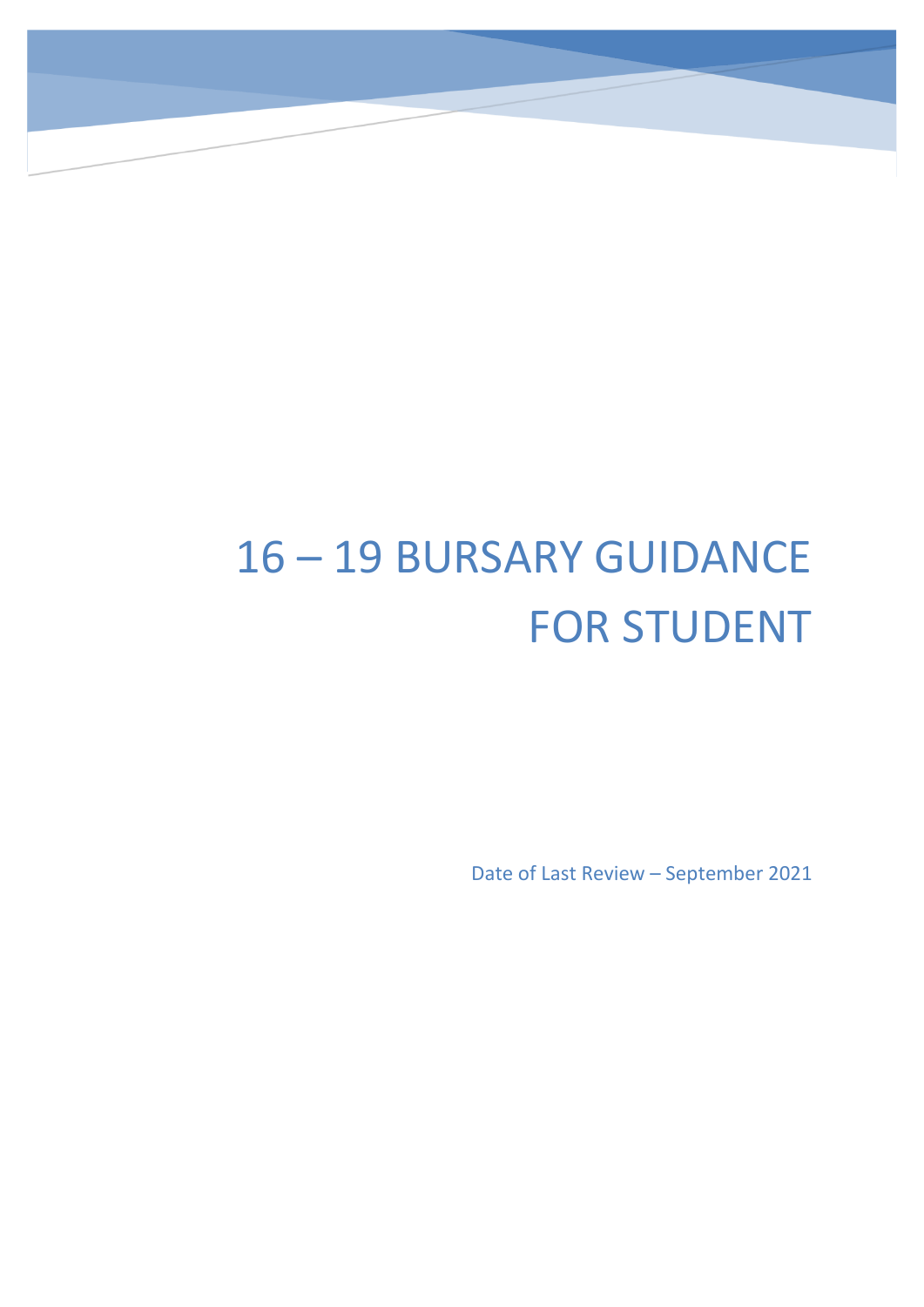#### **What is the 16 – 19 Bursary Fund?**

The 16 – 19 Bursary has been set up to support the most vulnerable young people to participate in and benefit from post 16 education and training.

Decisions on eligibility will be made by the Sixth Form Assessment Panel following the completion of the application form and submission of its listed documents.

Decisions on payments will be made three times in the year.

### **16 -19 Bursary Payment Criteria**

In addition to an assessment of financial situation, the assessment panel will use the following criteria to assess payment for support under the 16 – 19 Bursary Scheme:

- ✓ 96% Attendance
- $\checkmark$  Maintaining an Effort Grade of 2 or better.
- $\checkmark$  Exemplary conduct towards staff and all members of the school community.
- $\checkmark$  Excellent Punctuality
- $\checkmark$  Adherence to the dress code.

#### **Guidance on Making an Application**

- $\checkmark$  Fill in the application, in full, ensuring you have read all parts.
- $\checkmark$  Attach all supporting documents (evidence showing eligibility). Documents must be for the current financial year. Any original documents, can be copied in the sixth form office.
- $\checkmark$  Provide full information on the reasons for the application. This will enable the assessment panel to make a fully informed decision towards your educational related costs.
- ✓ Submit your Bursary Application to the Sixth Form Office no later than: **30th September 2021 in Term 1, Friday 21 st January 2022 in Term 3 and Friday 29th April 2021 in Term 5.**
- ✓ The assessment panel will meet to review applications on **Monday 4 th October 2020 in Term 1, Friday 4 th February 2022 in Term 3 and Friday 13 th May 2022 in Term 5.**
- $\checkmark$  Decisions on your eligibility for the year and payment decisions will be communicated to you via the Sixth Form team as soon as possible after the panel review in writing.
- $\checkmark$  A copy of the 16 19 Bursary can be found on the school website, under the Sixth Form Section.
- $\checkmark$  Decisions surrounding bursary are confidential, staff will only discuss this with an individual on a one to one basis.

## **Problems to avoid**

- $\checkmark$  Please ensure the bank account is in the student's name. We cannot make payments to accounts in any other name. The account should be a current account, most savings accounts will not accept BACS payments.
- $\checkmark$  Students need to make an application each academic year, providing fresh evidence each time.